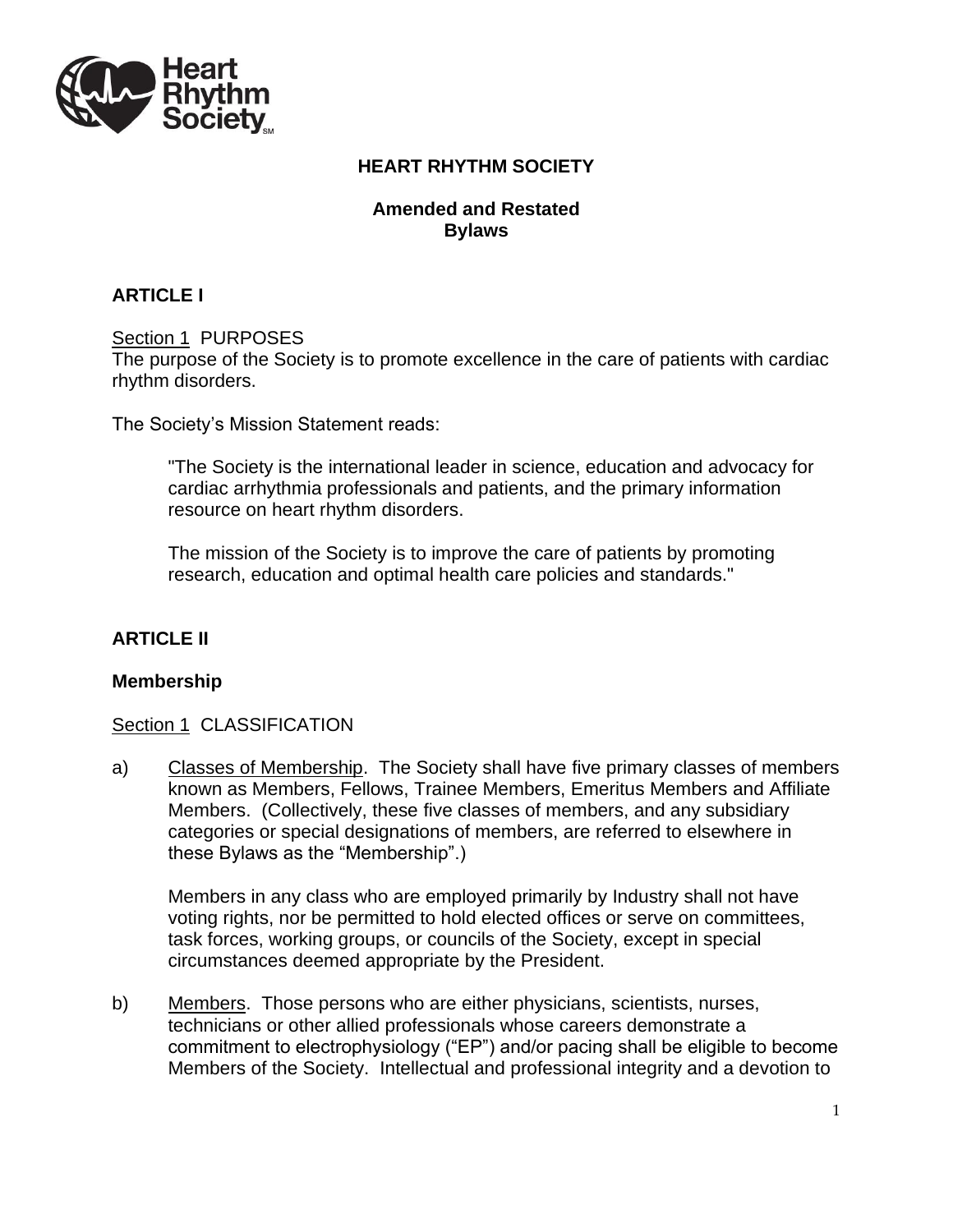continuing education in the field are requisite characteristics for any applicants who wish to be Members. Physician candidates shall have completed training and be in good standing with an earned academic degree (MD or equivalent, specialty board certification encouraged).

Scientist candidates shall be in good standing and have an advanced academic science or engineering degree which reflects his or her scientific training.

Allied Health Professional candidates shall be actively involved in the various aspects of electrophysiologic care including, but not limited to, Cardiac Implantable Electronic Device (CIED) implantation and/or follow-up, performance of electrophysiologic procedures, clinical patient management, or research.

Within this class of membership, those persons who originally became Members upon the formation of the Society and who paid dues for the first fiscal year of the Society in the amount of either \$250 or \$100, thereby making the creation of the Society possible, shall be designated as Founding Members or Charter Members, respectively.

Individuals must apply to become Members of the Society. A Membership Committee, which may be comprised of Trustees and non-Trustees, as appointed by the Board of Trustees (the "Board"), shall serve in an advisory role to Society staff for the approval of applicants as Members of the Society.

All those persons who were formerly Regular Members and Associate Members at the time of the adoption of these Bylaws shall automatically become Members of the Society without further action or application.

Subject to the further terms of these Bylaws, all Members who are not primarily employed by industry shall have the right to vote and to hold offices, committee positions and task force positions.

c) Eellows. The designation as a Fellow of the Society is a professional distinction and honor that is reserved to those persons who have demonstrated a major commitment to the study or practice of cardiac EP and/or pacing. Intellectual and professional integrity and a devotion to medical scholarship are requisite characteristics for applicants who wish to become Fellows of the Society.

Individuals must apply to become Fellows of the Society (i.e., Members shall not automatically become Fellows because of their membership status). Each applicant must be current in his or her membership, include letters of recommendation from two persons who are Fellows of the Society, write a letter which documents how he or she meets the eligibility requirements, and submit a copy of his or her curriculum vitae. Applicants must also meet additional eligibility criteria which will be determined by the Membership Committee for individual member types and categories. The Membership Committee shall serve in an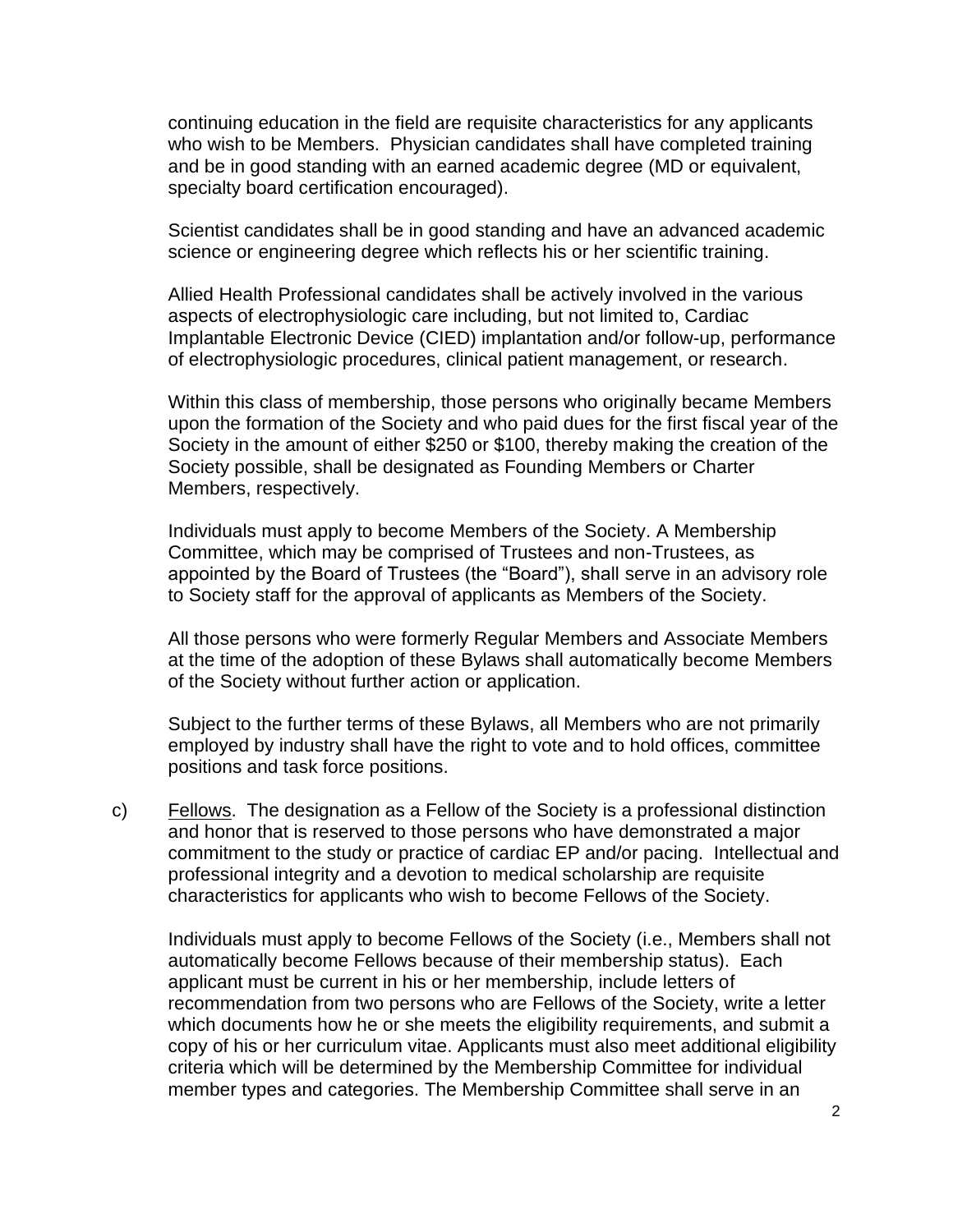advisory role to Society staff for the approval of applicants as Fellows of the Society. In exceptional circumstances, members who do not meet the eligibility criteria may be awarded Fellow status at the discretion of the Membership Committee and with the approval of the Executive Committee.

Subject to the further terms of these Bylaws, Fellows shall have all the rights and privileges of Members of the Society and shall have the right to use the professional designation of Fellow of the Heart Rhythm Society (FHRS).

d) Trainee Members. Those persons who are physicians who have completed medical school and are in training programs as interns, residents or fellows, and scientists who are involved in postgraduate training or research, who do not meet the requirements to be a Member, but who have a demonstrated interest in the field of EP and/or pacing shall be eligible to become Trainee Members of the Society upon confirmation of training by a program director or supervisor.

Individuals must apply to become Trainee Members of the Society. The Membership Committee shall serve in an advisory role to Society staff for the approval of applicants as Trainee Members of the Society.

Trainee Members shall not be eligible to hold offices in the Society, but they shall have voting rights and be entitled to serve on committees, task forces and working groups of the Society.

e) Emeritus Members. Individuals who have been Society members for 15 or more years (of which five years are successive), who are fully retired and are 65 years of age or older are eligible to be transferred to Emeritus status upon written request. Current members who do not meet the above criteria may be transferred to Emeritus status at the discretion of the Membership Committee. Emeritus members are required to pay dues, including Emeritus members at the time of the adoption of these Bylaws. The dues fees for Emeritus membership will be determined by the membership committee and approved by the Board of Trustees.

Subject to the further terms of these Bylaws, Emeritus members shall not have voting rights or be eligible to hold offices in the Society, but they shall be entitled to serve on committees, task forces and working groups of the Society.

f) Affiliate Members. Any person who is not qualified for Physician, Scientist, Allied Health Professional or Trainee membership but who demonstrates a substantial ongoing commitment to the field of EP and/or pacing shall be eligible to become an Affiliate Member. Examples include, but are not limited to, individuals with corporate leadership, sales, or patient advocacy positions. The Membership Committee shall serve in an advisory role to Society staff for the approval of applicants as Affiliate Members of the Society.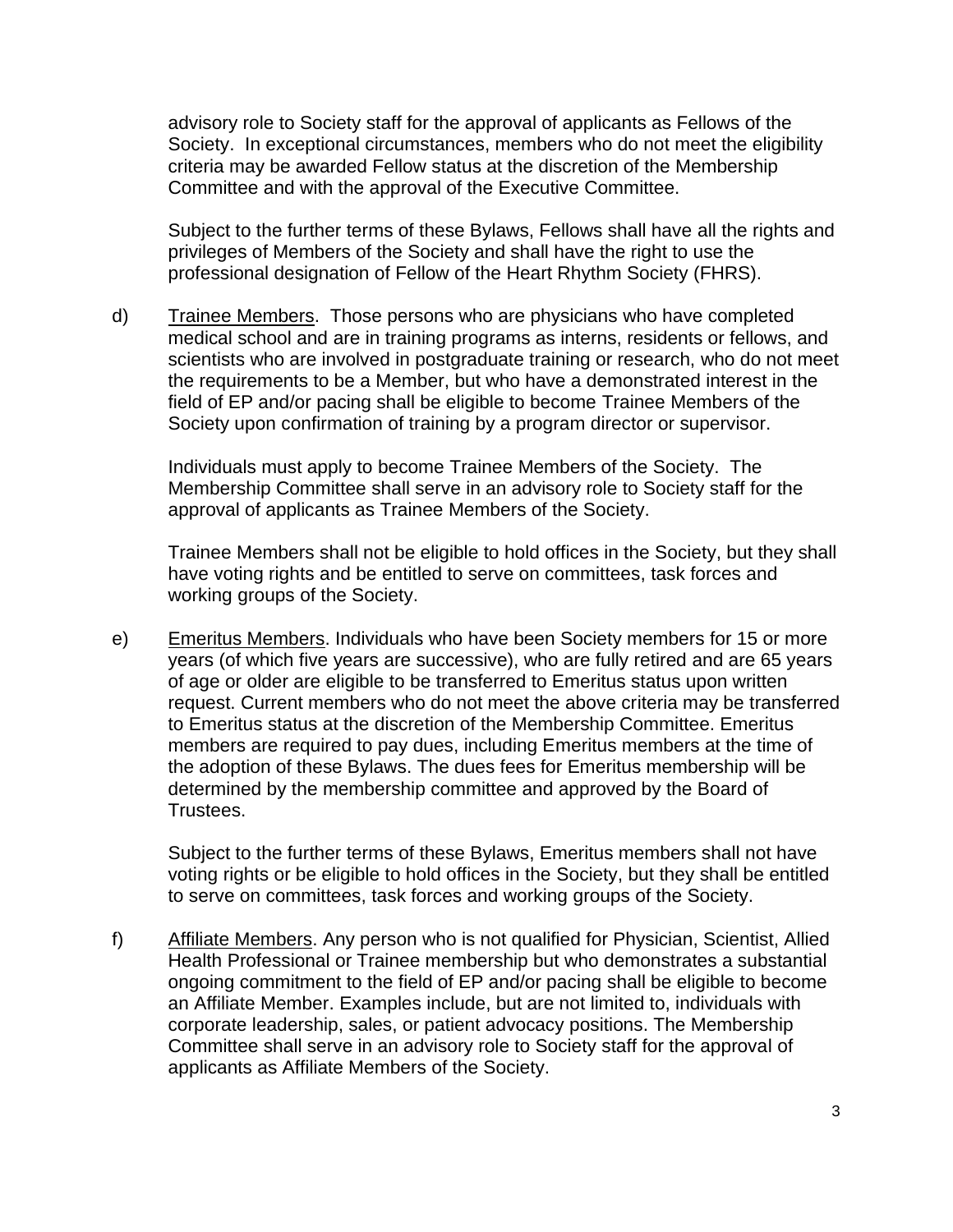Subject to the further terms of these Bylaws, Affiliate Members shall not have voting rights, nor be permitted to hold elected offices or serve on committees, task forces, working groups, or councils of the Society, except in special circumstances deemed appropriate by the President.

g) Other Designations. The Board, from time to time, may create subsidiary designations of membership within these classes of membership (such as "Retired" or "Senior" Member), with such special or modified rights, privileges, benefits, and obligations of membership as the Board shall determine. Additionally, as set forth in Section 6 below, the Board may create one or more designations of membership that are only honorary in nature, and that confer no rights, powers, or obligations of membership in the Society to the recipients.

### Section 2 RIGHTS AND PRIVILEGES OF MEMBERSHIP

- a) Voting Rights of Members. Only Trainees, Members and Fellows are eligible to vote on matters affecting the Society and to exercise the rights and powers conferred upon members pursuant to Chapter 180 of the Massachusetts General Laws, the Articles of Organization and these Bylaws.
- b) Reduced Fees. All persons who are Members, Fellows, Trainees, Emeritus Members or Affiliates in good standing are entitled to enjoy any reduced registration fees or other reduced charges for programs, events and other benefits sponsored by the Society, as the Board shall determine.
- c) Rights of Emeritus, Trainee, and Affiliate Members. Emeritus Members are entitled to all privileges of Members and may serve on committees, task forces and working groups but shall not have the right to vote, hold office or exercise any of the other statutory powers of members under applicable law, the Articles of Organization or these Bylaws. Trainee Members may vote and serve on committees, task forces and working groups of the Society, but cannot hold office. Affiliate Members may not have the right to vote or serve on committees, task forces, working groups, or councils of the Society, except in special circumstances deemed appropriate by the President.
- d) Modification of Member Benefits. The Board, from time to time, may create, eliminate or modify various benefits and privileges accorded to Members, Fellows, Trainee Members, Emeritus Members, or Affiliate Members and any sub-categories or classifications of members within those classes. Additionally, the Board, from time to time, may grant inactive status to certain persons among the Membership for such periods and with such reduced financial obligations and other terms as the Board shall determine.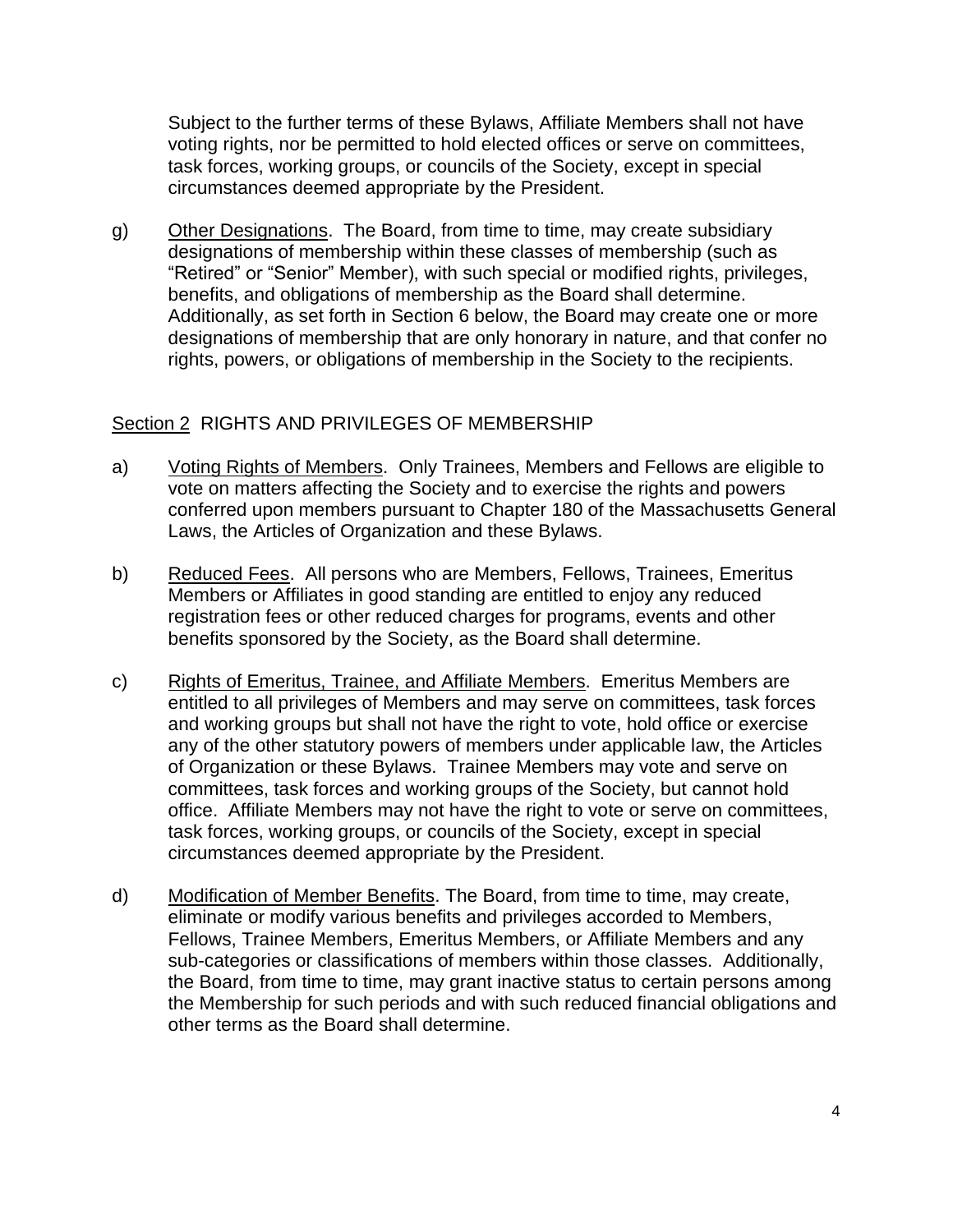# Section 3 DUTIES OF MEMBERSHIP

Members, Fellows, Emeritus Members and Affiliate Members are obligated to pay annual dues to the Society in such amounts as are established from time to time by the Board. Members, Fellows, Trainee Members, Emeritus Members and Affiliate Members are encouraged to promote qualified applicants to membership in the Society. All Members, Fellows, Trainee Members, Emeritus Members and Affiliate Members are encouraged to attend the Annual Meeting and to participate actively in the affairs of the Society.

### Section 4 CESSATION OF RIGHTS; TERMINATION OF MEMBERSHIP; REMOVAL FOR CAUSE

- a) Cessation of Rights, Termination and Reinstatement. Annual renewal of membership is contingent upon receipt of consecutive annual dues. Members whose dues are not paid annually shall be terminated and their names eliminated from all relevant membership lists. The right to vote, hold office, hold a committee, task force or working group appointment and all other privileges and benefits of membership shall cease. Any vacancy in an office or on a committee due to such circumstances shall be filled by vote of the Board. Exception to this procedure may be made on the basis of individual consideration by the President of the Society in conjunction with the Chair of any committee formed by the Board relative to membership matters, upon submission of an explanatory document by the applicant.
- b) Removal for Cause. An individual's membership may be removed for cause by the affirmative vote of at least two-thirds (2/3) of the Board, after reasonable notice and an opportunity to be heard by the Board. For purposes of this Section 4 b), cause may include a suspended or revoked medical license due to ethical misconduct or for other reasons. Cause may also include other types of misconduct as defined by the HRS Code of Ethics, which shall be subject to review by the Ethics Committee to determine whether membership should be revoked. The Ethics Committee may consider a warning, reprimand, probation, suspension or loss of membership depending on the seriousness of the violation. In such cases, recommendations by the Ethics Committee shall be submitted to the Board of Trustees for final determination.

# Section 5 MEETINGS OF MEMBERS

a) Meetings. The Annual Meeting of the Membership will be held at the time of the Annual Meeting. Special meetings of the Membership, including a special meeting in lieu of the Annual Meeting, may be held by order of the President or at the written request of that number of Members and Fellows and Trainees representing at least one and one-half percent (1.5%) of the total number of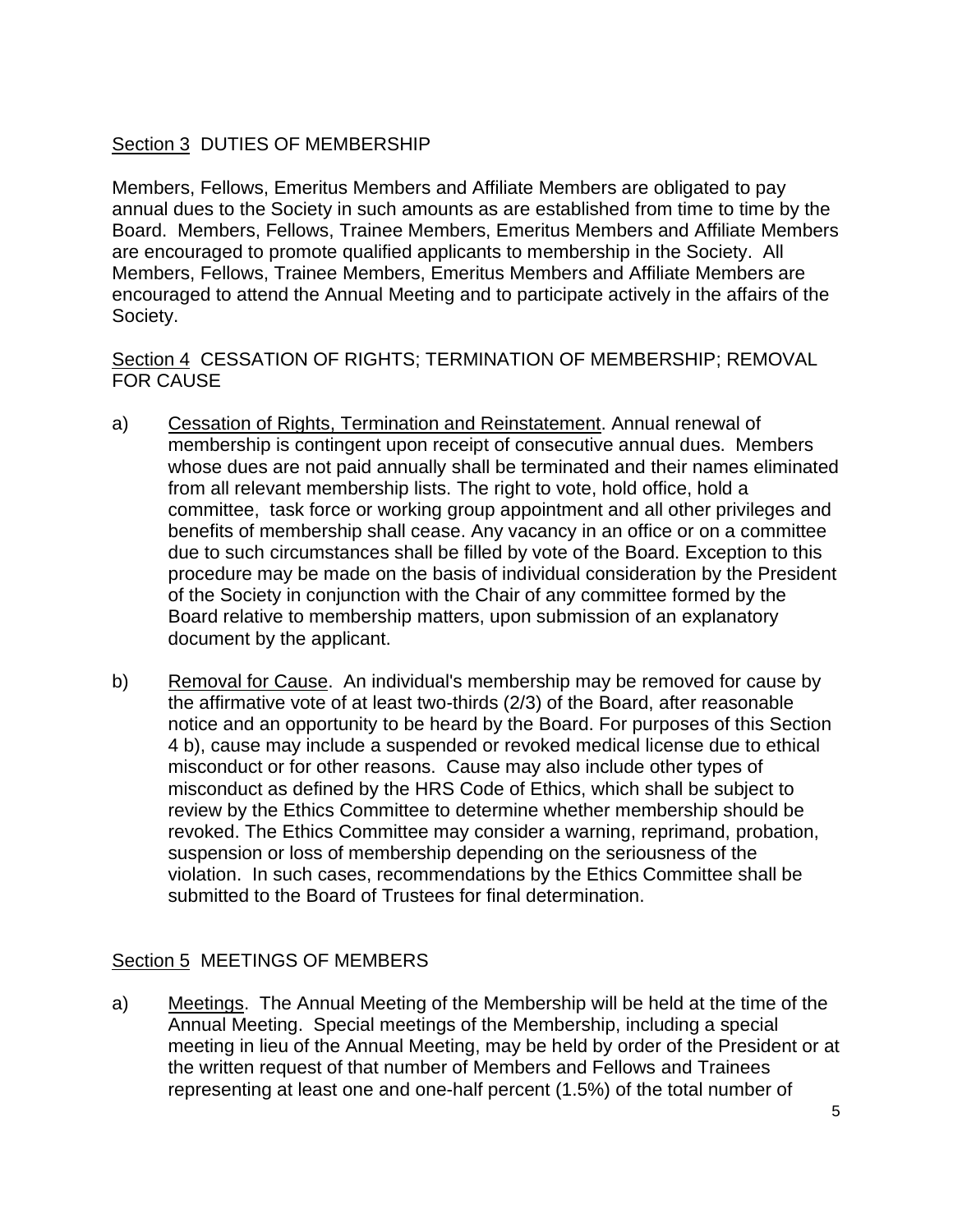members entitled to vote, and upon a call by the Secretary. Special meetings shall be held at the location and time specified in the notice of the meeting.

- b) Voting in Person or by Proxy. Members, Fellows, and Trainees may vote either in person, by written e-mail or facsimile ballot or by written, e-mail or facsimile proxy dated not more than six months before the meeting named therein. Proxies shall be filed before being voted with the Secretary or other person responsible for recording the proceedings of the meeting. Unless otherwise specified, proxies shall entitle the holders thereof to vote at any adjournment of the meeting and shall terminate after the final adjournment of such meeting.
- c) Quorum. For the purpose of conducting business at a meeting of the Membership, a quorum will consist of fifteen percent (15%) of the members entitled to vote, present either in person or by proxy. Action may be taken at any meeting at which there is a quorum, by the affirmative vote of at least the majority of those present and entitled to vote. A meeting may be adjourned by less than a quorum of members entitled to vote.
- d) Notices. A written notice of each meeting of Membership, stating the place, date and time and the purposes of the meeting, shall be given at least seven (7) days before the meeting to each member entitled to vote thereat and to each Emeritus Member, Affiliate Member and any other person who, by law, by the Articles of Organization or by these Bylaws, is entitled to notice. Notice may be given by personal delivery, by mail, e-mail or facsimile transmission, to the member's residential address, e-mail address or facsimile telephone number on record with the Society, as appropriate. Notice need not be given if it has been waived in writing by that member and such waiver is filed with the records of the meeting.
- e) Amending the Articles of Organization. The Articles of Organization may be amended only by the affirmative vote of at least two-thirds (2/3) of the members entitled to vote.

# Section 6 FRIENDS OF THE SOCIETY

The Board may designate individuals or entities as Honorary Members, sponsors, advisors or friends of the Society or such other titles as they deem appropriate. Such persons shall serve in an honorary capacity only and, except as otherwise designated, shall have no right to be notified of, or vote at meetings of the Membership, or have other rights or responsibilities, and shall not be considered for purposes of establishing a quorum.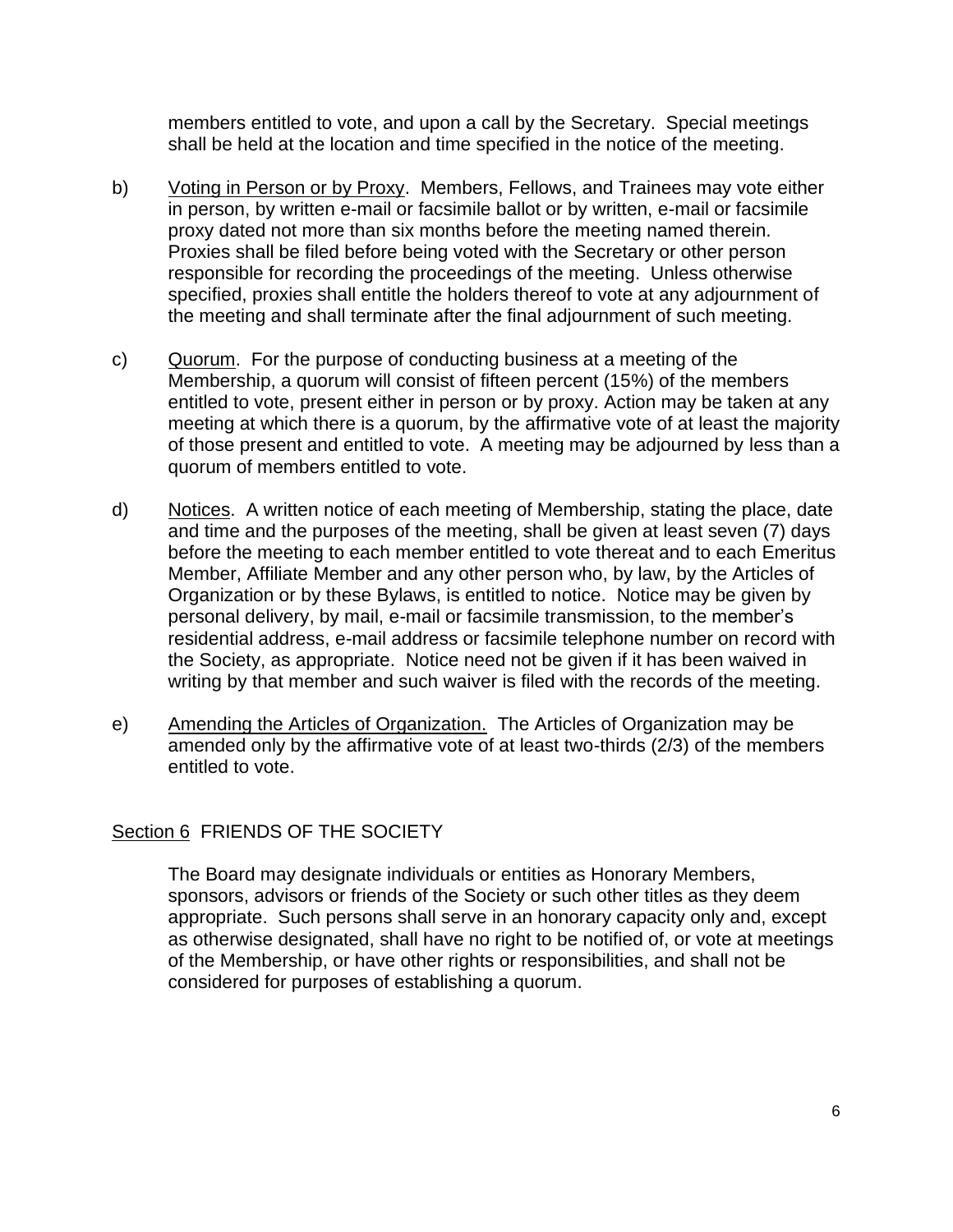# **ARTICLE III**

### **Board of Trustees**

### Section 1 DUTIES

The affairs of the Society shall be managed by the Board, who shall have and may exercise all powers of the Society, except those specifically reserved to the Membership under these Bylaws, the Articles of Organization or by law. The mission of the Board is to govern the Society, protect the Society's image and its assets, and be the moral voice of the Membership of the Society.

# Section 2 POWER TO AMEND THE BYLAWS

The Board shall have the power to make and amend Bylaws for the governance of the Society. Notice and an explanation of any amendments to the Bylaws made by the Board shall be given to the Membership of the Society before their next meeting following the adoption of such amendments by the Board. Any Bylaw amendments adopted by the Board may be further amended or repealed by the members entitled to vote.

### Section 3 SIZE AND CONSTITUENCY OF THE BOARD

The Board shall have nineteen (19) voting members. Twelve (12) shall be elected from among the Members and Fellows of the Society at-large; one of whom shall be an early career member. The following persons shall serve as members of the Board, ex officio:

President President-Elect Immediate Past President First Vice President Second Vice President Secretary and Treasurer Second Past President

Such persons shall not be employees of the Society and shall not be compensated for the performance of their services as Trustees.

### Section 4 QUORUM AND VOTING

A simple majority of the voting members of the Board shall constitute a quorum at any meeting of the Board. Any meeting may be adjourned by a majority of the votes cast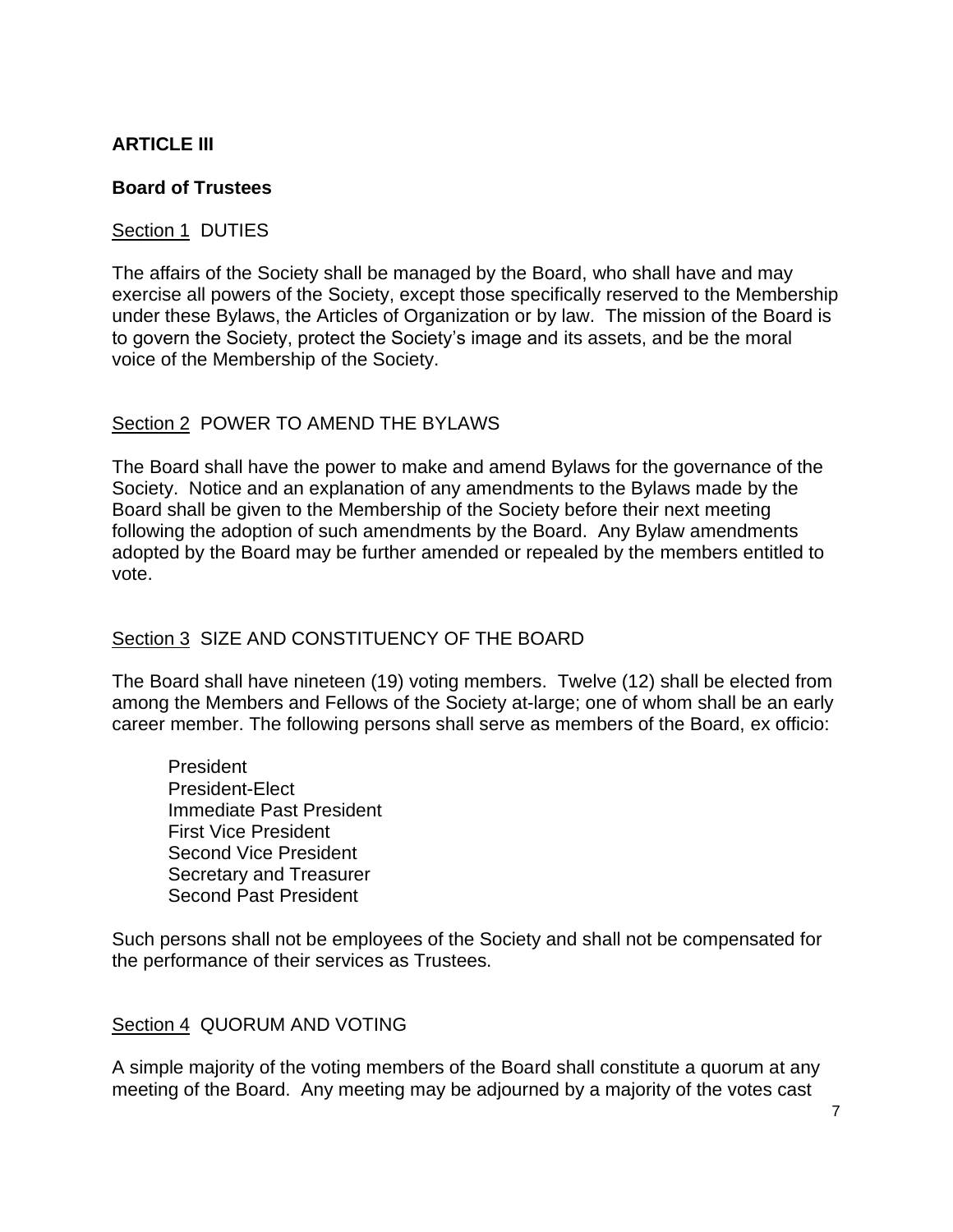upon the question, whether or not a quorum is present, and the meeting may be held as adjourned without further notice. When a quorum is present at any meeting, a majority of the Trustees present and voting shall decide any question, unless otherwise provided by law, the Articles of Organization or these Bylaws.

### Section 5 TERM; CONSECUTIVE TERMS

Those persons elected to the Board from among the Members and Fellows at-large shall serve for a term of three (3) years, without reappointment, unless as an elected officer. Those persons who serve by virtue of their office shall serve on the Board while they hold that office. After serving one three (3) year term, a person may not again seek election or serve as a Trustee for at least two (2) years. Any officer of the Society who serves as a Trustee for three (3) or more consecutive years by virtue of offices held may not thereafter seek election or serve as a Trustee for at least two (2) years. Subject to the foregoing provisions of this Section 5, a person may serve an unlimited number of non-consecutive terms as a Trustee of the Society.

### Section 6 ELECTION OF TRUSTEES; VACANCIES

Three (3) or four (4) Trustees shall be elected annually from among the Members and Fellows at-large as necessary to stagger the terms of the members of the Board to the greatest extent possible. Such persons shall be elected by written or electronic mail ballot sent to the members entitled to vote on an annual basis following the Board's approval of the slate nominated by the Governance Committee (see Article V, Section 3 below). The affirmative vote of a majority of the ballots received shall constitute the election of the nominated Trustees, provided that the total number of ballots received is at least equal to the minimum number necessary to constitute a quorum of the members under these Bylaws. Elections shall become effective at the next following Annual Meeting of the Society. Those persons who serve on the Board by virtue of their office shall be elected in accordance with the provisions of Article IV, Section 2. Any vacancy on the Board may be filled by vote of the remaining Trustees. Any vacancy not filled by the Trustees may be filled by the members entitled to vote through the normal balloting process in the next year.

### Section 7 PAST PRESIDENTS

The President shall serve as a Trustee for two (2) years immediately following the expiration of his or her term of office as President, first as Immediate Past President and then as the Second Past President.

Section 8 MEETINGS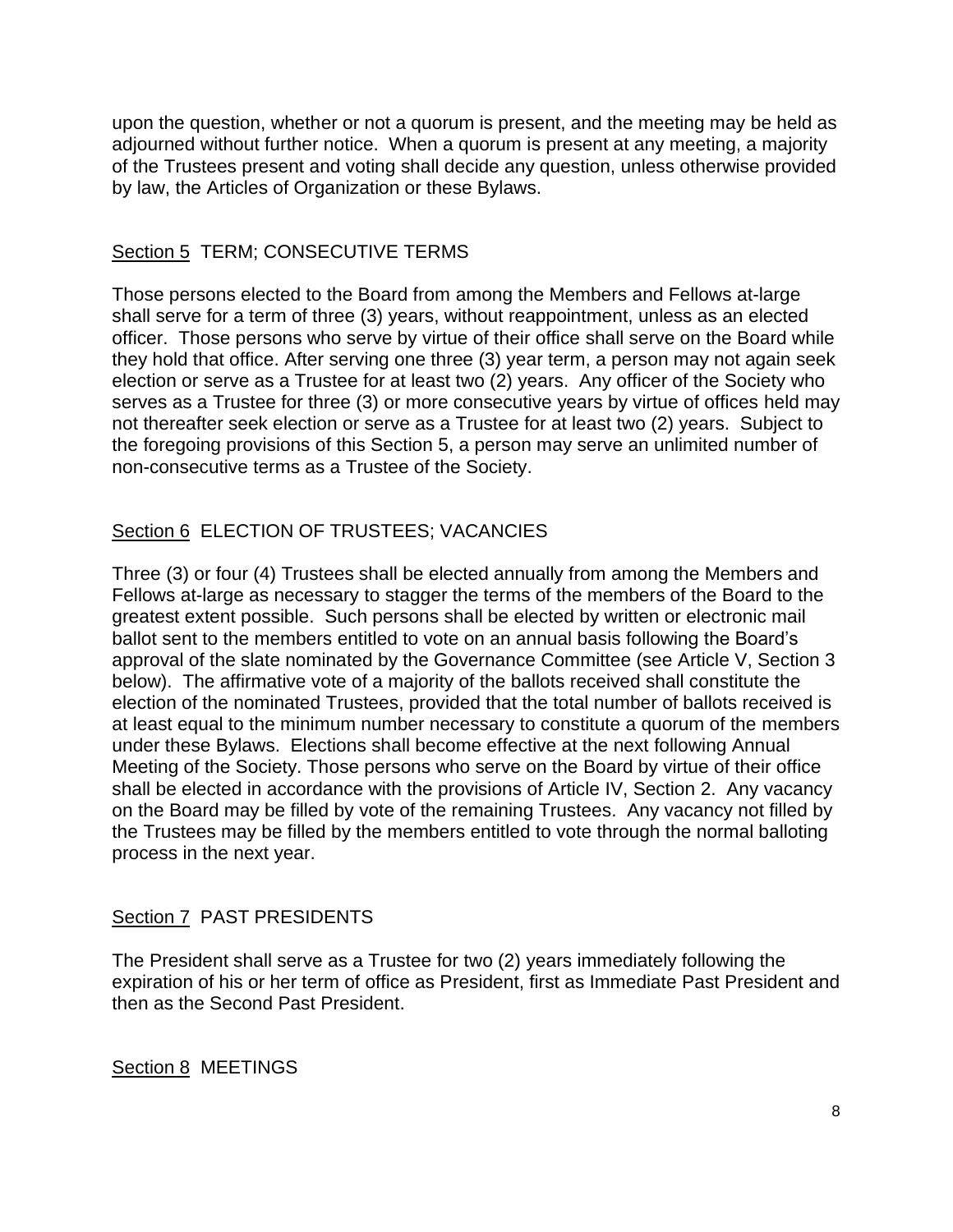The Board shall meet at least three (3) times a year. Regular meetings of the Board may be held without notice at such places and times as the Trustees may from time to time determine. Special meetings of the Trustees may be held at any time and place when called by the President or any three (3) or more Trustees. Trustees may participate in a meeting of the Board by means of a conference telephone or similar communications equipment that permits all participants to hear each other at the same time. Participation by such means shall constitute presence in person at the meeting.

### Section 9 ACTION BY WRITING

Any action required or permitted at any meeting of the Board may be taken without a meeting if all the Trustees consent to the action in writing and the written consents are filed with the records of the meetings of the Board. Such consents shall be treated for all purposes as a vote at a meeting.

### Section 10 NOTICE OF MEETINGS

Notice of the time and place of each special meeting of the Trustees shall be given to each Trustee by mail at least five (5) days before the meeting addressed to the business or residence address of the Trustee on record with the Society; or by confirmed facsimile or e-mail at least forty-eight (48) hours before the meeting addressed to the facsimile number or e-mail address on record with the Society; or in person or by telephone at least twenty-four (24) hours before the meeting. Notice need not be given if it has been waived in writing by the Trustee and such waiver is filed with the records of the meeting. Neither the notice nor the waiver of notice need specify the purpose of the meeting, unless otherwise required by law, by the Articles of Organization or by these Bylaws.

# Section 11 RULES AND REGULATIONS; STANDARDS, POLICIES AND GUIDELINES

The Board may adopt rules and regulations for the conduct of its business and may appoint agents to execute its directives. The Board may also adopt and publish from time-to-time standards, policies and guidelines regarding matters that are germane and important to the Society, including, without limitation, in the areas of ethics, professionalism, training and education and standards of care. All standards, policies and guidelines adopted by the Board shall be consistent with the purpose and mission of the Society.

### Section 12 RESIGNATION AND REMOVAL

The resignation of a member of the Board shall be effective as of the date provided in writing to the Society. A Trustee who is absent from two consecutive meetings shall automatically be removed from the Board, unless written appeal is made to and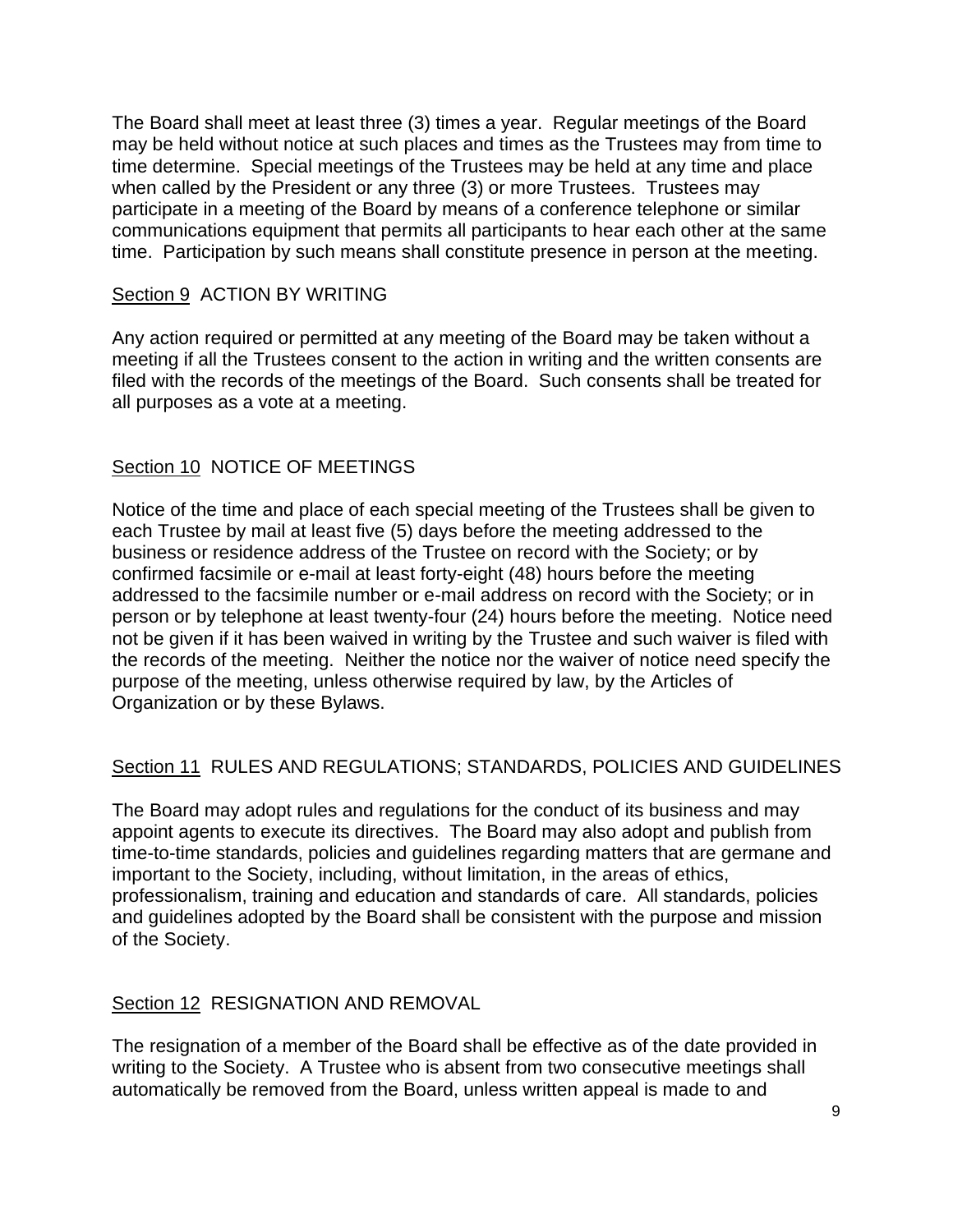approved by the remaining members of the Board. A Trustee who ceases to be a Member or Fellow of the Society shall be removed from office effective upon the cessation of membership. A Trustee may be removed from office for cause by the affirmative vote of at least two-thirds (2/3) of the Board after reasonable notice and the opportunity to be heard.

# **ARTICLE IV**

### **Officers**

Section 1 ELECTED OFFICES

The elected officers of the Society shall consist of a President, President-Elect, First Vice-President, Second Vice-President, Secretary and Treasurer and the Immediate Past-President. The President shall not be elected, but rather the then serving President-Elect shall succeed to the office of President upon the election of a new President-Elect. The Immediate Past-President shall not be elected, but rather shall serve in that position following the succession of a new President. Trustees are not eligible to serve in an officer position until the end of their three-year term on the Board.

If required by the Board, any officer shall give the Society a bond for the faithful performance of his or her duties in such amount and with such surety or sureties as shall be satisfactory to the Board. Such persons shall not be employees of the Society and shall not be compensated for the performance or their services as officers.

# Section 2 ELECTIONS AND COMPOSITION

Officers shall be elected by the members entitled to vote and shall serve their respective terms as set forth below and until their successors are duly elected and qualified. Such persons shall be elected by written or electronic mail ballot sent to the members entitled to vote annually following the Board's approval of the slate nominated by the Governance Committee (see Article V, Section 3 below). The affirmative vote of a majority of the ballots received shall constitute the election of the nominated officers, provided that the total number of ballots received is at least equal to the minimum number necessary to constitute a quorum of the Membership under these Bylaws. Elections shall become effective at the next following Annual Meeting of the Society.

### Section 3 TERMS

All officers shall serve for a one (1) year term. The Secretary and Treasurer shall be eligible for reappointment for three additional, consecutive one-year terms.

Section 4 RESIGNATION AND REMOVAL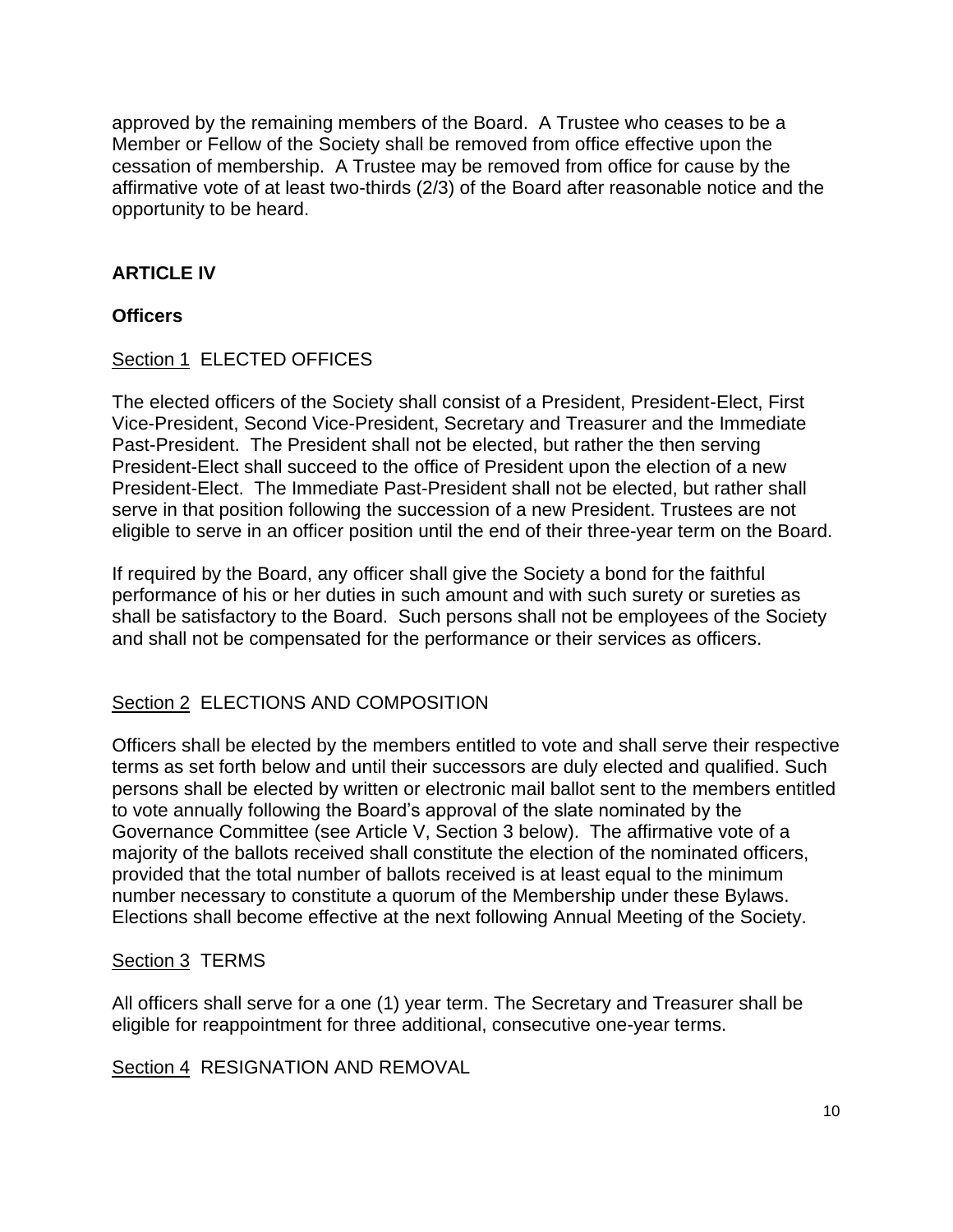Any officer may be removed for cause, by the affirmative vote of at least two-thirds (2/3) of the Board, after reasonable notice and an opportunity to be heard by the Board. In the event of a resignation, removal, death, or other unforeseen termination of a term of office, the Executive Committee shall determine an effective succession plan for the open term of office, to be approved by the Board. If the open position is that of President, the position shall be filled by the President-Elect.

# Section 5 RESPONSIBILITIES AND AUTHORITY OF ELECTED OFFICERS

The elected officers of the Society shall have the following responsibilities and authority:

a) President and Vice Presidents. The President shall be the senior executive of the corporation and subject to the direction and control of the Board, shall have general charge and supervision of the affairs of the Society. The President shall preside at all meetings of the Membership, the Executive Committee and the Board, except as the Membership or the Board otherwise determine.

The President-Elect and Vice-Presidents shall have such duties and powers as the Board shall determine and as otherwise specified in these Bylaws. The President-Elect, First Vice-President and Second Vice-President, in that order, shall have and may exercise all the powers and duties of the President during the absence of the President or in the event of his or her inability to act.

b) Secretary and Treasurer. The Secretary and Treasurer shall be the chief financial officer and the chief accounting officer of the Society, and, together with the CEO, shall have oversight responsibility for the finance and accounting staff of the Society who shall manage its financial affairs, funds, securities and valuable papers and shall keep full and accurate records thereof. He or she shall have oversight for the Society's books of account and accounting records and of its accounting procedures. It shall be the duty of the Secretary and Treasurer to oversee all filings required by the Commonwealth of Massachusetts, the Internal Revenue Service and other federal or state agencies and authorities. The Secretary and Treasurer, together with the Audit Committee, shall be responsible for overseeing the work of independent public accountants engaged on behalf of the Society.

The Secretary and Treasurer shall also oversee the recording of all proceedings of the Membership, the Executive Committee, and the Board which records shall be kept at the principal office of the Society and of its resident agent. If the Secretary and Treasurer is absent from any meeting of the Membership or the Board, a Temporary Secretary chosen at the meeting shall exercise the duties of the Secretary at the meeting.

The Secretary and Treasurer shall have such other duties and powers as are designated from time to time by the Board.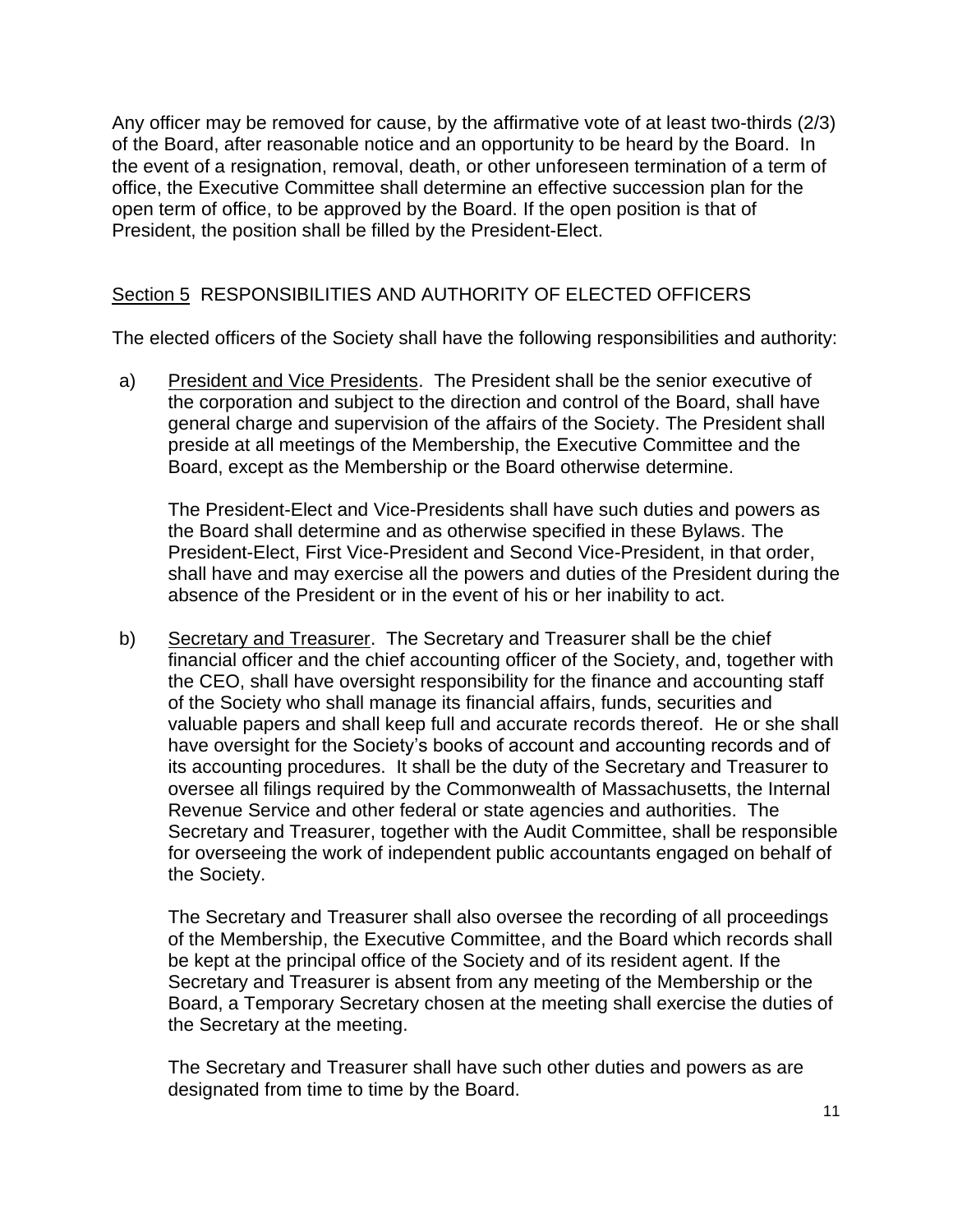# Section 6 CHIEF EXECUTIVE OFFICER

The Board shall appoint a Chief Executive Officer ("CEO"), who shall be an employee of the Society. The CEO shall have overall responsibility for the day-to-day administration of the Society and shall work to further the goals and objectives of the Board, as it shall reasonably direct. The CEO shall be supervised by and report to the Board. The Board may delegate to the Executive Committee the authority to establish terms of employment and conduct an annual performance review of the CEO. The CEO shall attend meetings of the Board and Executive Committee (except as these entities may direct in specific instances) without a vote, and shall participate on any committees of the Society without voting authority, as he or she deems necessary, with the exception of the Finance Committee for which he/she shall serve as a voting member. Except as otherwise directed by the Board, the CEO shall have the authority to enter into contracts on behalf of the Society and legally to bind the Society.

# Section 7 OTHER APPOINTED OFFICERS

The Board may appoint other officers of the Society. Such persons may be employees of the Society and shall have such duties and responsibilities as the Board shall determine.

# **ARTICLE V**

### **Committees**

### Section 1 GENERAL

The Board may form committees and may delegate to such committees any or all of their powers, provided that any committee to which powers of the Trustees are delegated shall consist solely of Trustees. The Board, or alternatively, the Executive Committee (described below), may also form committees that shall not have the powers of the Trustees, but rather, that shall report to and advise the Trustees. Advisory committees may include Trustees, Members, Fellows, Trainee Members, Emeritus Members, and other interested parties with relevant expertise (exclusive of Affiliate Members).

Unless the Trustees otherwise designate, committees shall conduct their affairs in the same manner as is provided in these Bylaws for the Trustees. Except as otherwise set forth in these Bylaws or as otherwise designated by the Board, committees shall remain in existence and committee members shall serve at the pleasure of the Trustees**.** In the event that any member of a committee shall cease to be a Trustee of the Society, that person shall likewise cease to be a member of any committee to which the powers of the Trustees have been delegated.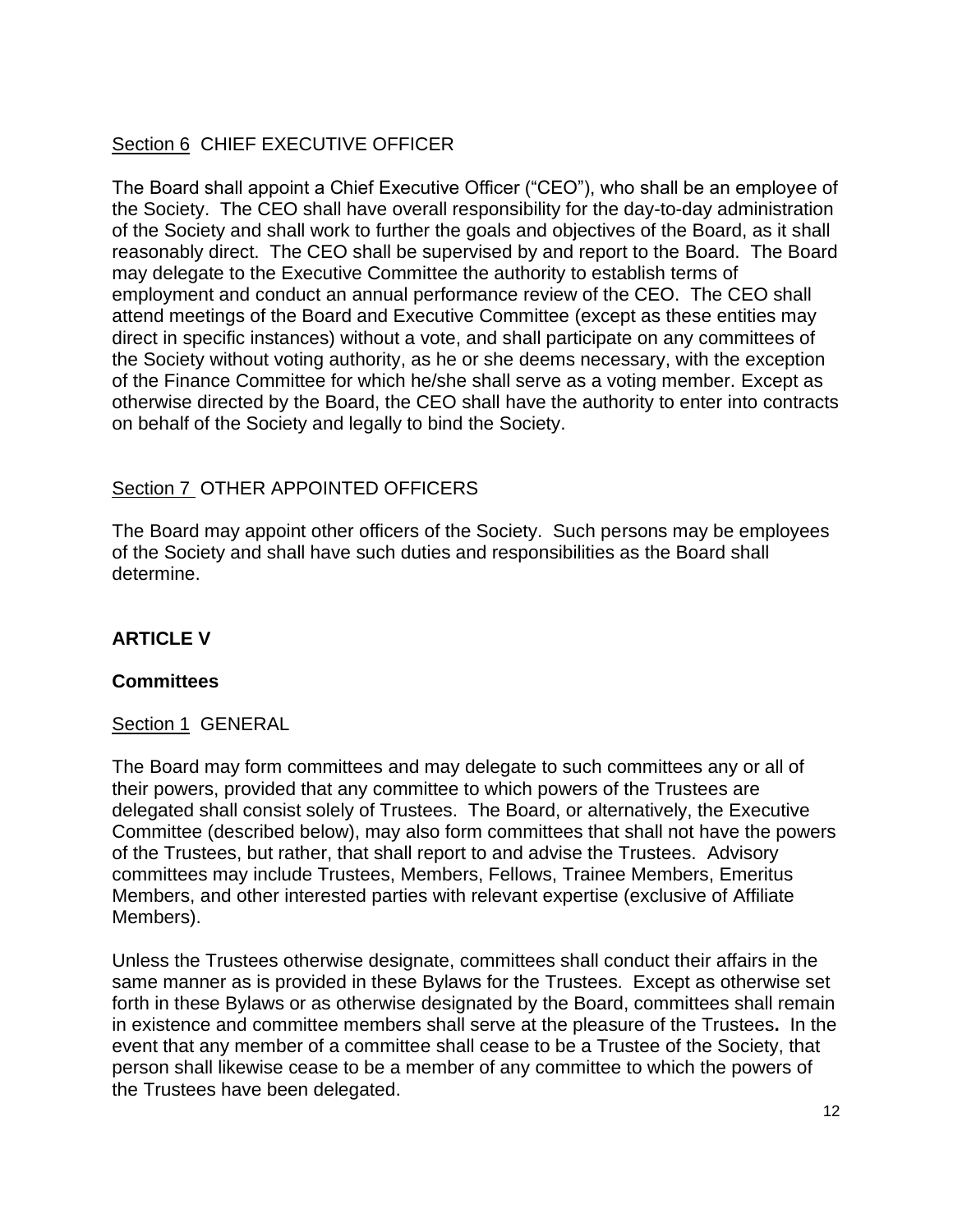The Board, Executive Committee and Chairs of committees (with the approval of the President, Board or Executive Committee) may also appoint temporary task forces to address a specific issue in a focused manner and for a defined time period. The term of a task force is generally expected to be no longer than one year.

The Board or Executive Committee (with the approval of the President, Board or Executive Committee) may also appoint temporary working groups which may reassemble in the future, and may become a stand-alone committee; and councils, which provide recommendations and guidance to the Board, and may be temporary or permanent.

In addition to other committees the Board may establish from time to time, the Society shall have three standing committees — the Executive Committee, the Governance Committee and the Audit Committee, which are described below. As compared to other committees, task forces, working groups and councils, which are formed and serve at the pleasure of the Board, any changes related to these standing committees shall be considered amendments to these Bylaws and shall be made in accordance with the provisions of these Bylaws regarding amendments.

### Section 2 EXECUTIVE COMMITTEE

- a) The Executive Committee shall be comprised of the President, President-Elect, First Vice President, Second Vice President, Secretary and Treasurer, Immediate Past President. Additionally, the CEO shall attend meetings of the Executive Committee without voting rights. The President shall serve as Chair of the Executive Committee.
- b) The Executive Committee shall have the power to act on all matters requiring prompt action by the Trustees between meetings of the full Board. The Executive Committee shall work to carry out the policies of the Society, do such other things as reasonably directed by the Board, and communicate regularly with the Board. The powers of the Executive Committee may be expressly limited by the Board of Trustees. The Executive Committee shall not have the authority to: (i) amend these Bylaws; (ii) elect or remove a Trustee; (iii) approve or change the budget; (iv) hire or terminate the CEO; (v) make material changes to the organizational structure of the Society; or (vi) take any other action expressly not permitted pursuant to Section 55 of Chapter 156B of the Massachusetts General Laws, or any successor provision**.**
- c) The Executive Committee shall hold meetings as necessary.
- d) Members of the Executive Committee are elected officers of the Society and shall serve in conjunction with holding their respective elective offices.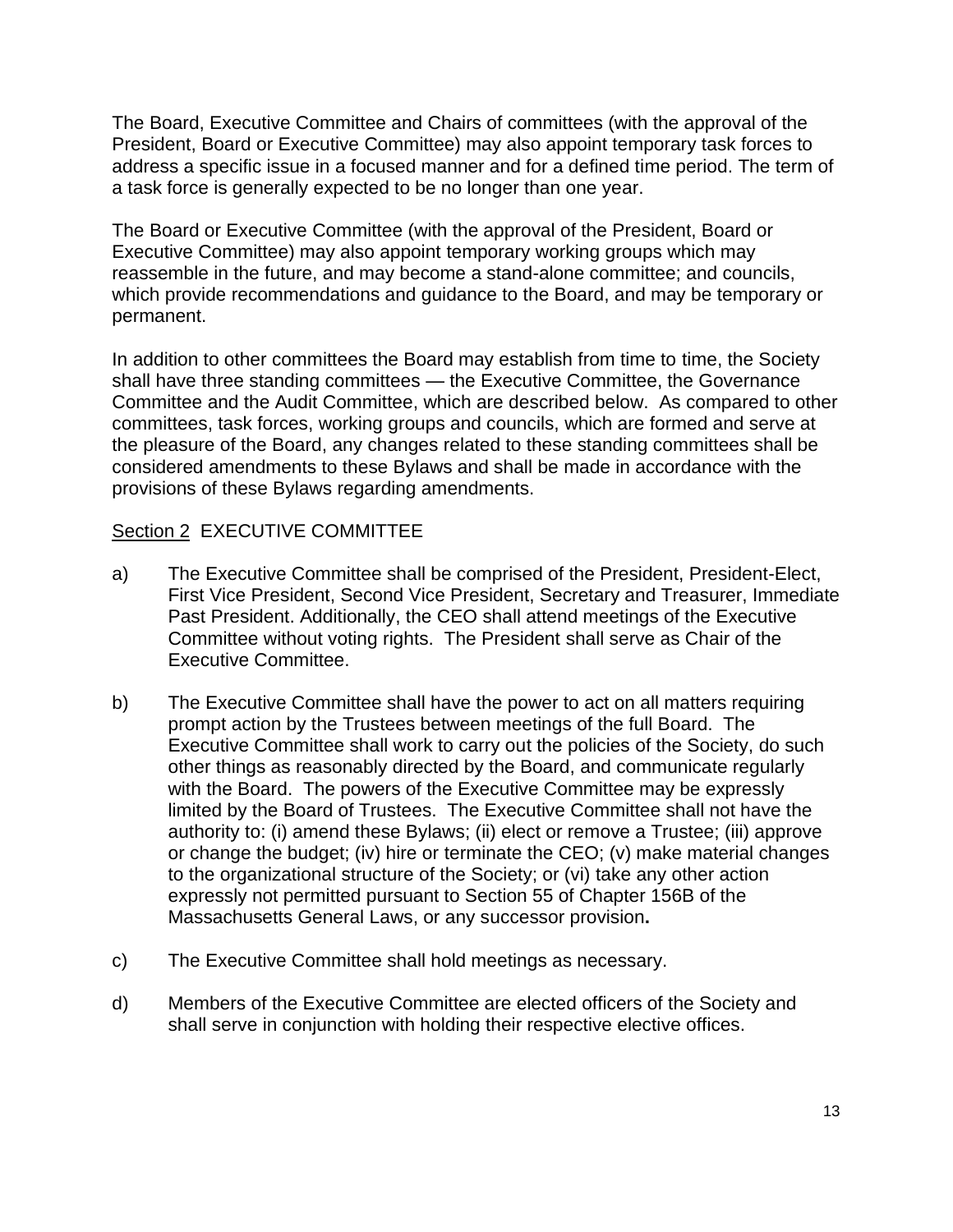### Section 3 GOVERNANCE COMMITTEE

- a) The Governance Committee shall be comprised of the President, President-Elect, Immediate Past President and six (6) at-large Members or Fellows of the Society, to be appointed by the President-Elect in consultation with the President and the CEO. The Immediate Past President shall serve as Chair of the Governance Committee.
- b) The Governance Committee shall be responsible for designing and implementing a leadership development strategy for the Society; orienting new Trustees, officers and committee chairs; implementing a succession planning strategy; identifying future leaders of the Society; overseeing a broad-based nominations process; and recommending a slate of nominees for officer and Trustee elections that shall be submitted to the Board for its approval. The Governance Committee, or subcommittee including Governance Committee members, shall also develop criteria and nominate candidates for recognition awards, to be approved by the Board. Additionally, the Governance Committee shall periodically review, assess and make recommendations to the Board regarding policies and practices of the Board and revisions to the Bylaws and assess the Society's governance structure with respect to the Strategic Plan.
- c) The Nominations Subcommittee shall be comprised of the Second Past President, who shall serve as Chair, the Immediate Past President and nine to eleven (9-11) at-large members. On an annual basis, this Subcommittee shall make a broad-based appeal for nominations for Trustees at-large and applicable offices, provide information about the duties and qualifications of available positions and describe the decision process. The Subcommittee shall review written materials submitted by nominators and evaluate candidates at the time of its annual meeting. The Subcommittee shall propose a slate of nominations to be reviewed by the Executive Committee and approved by the Board. Upon approval of the slate by the Board, ballots shall be sent out to all members entitled to vote so that the election can be confirmed by the Annual Meeting of the Society.
- d) The Governance Committee shall meet at least two (2) times annually.
- e) Members of the Governance Committee who are elected officers of the Society shall serve on the Governance Committee in conjunction with holding their respective elective offices, and the at-large Members and Fellows on the Governance Committee shall serve for a period of one (1) year. At-large Members and Fellows of the Society serving on the Governance Committee are ineligible to be nominated for elected offices, trusteeships or recognition awards while serving on the Governance Committee. Similarly, at-large Members and Fellows serving on any subcommittee involved in selecting recipients for recognition awards and officers serving on the Governance Committee are ineligible to receive recognition awards nominated by the committee.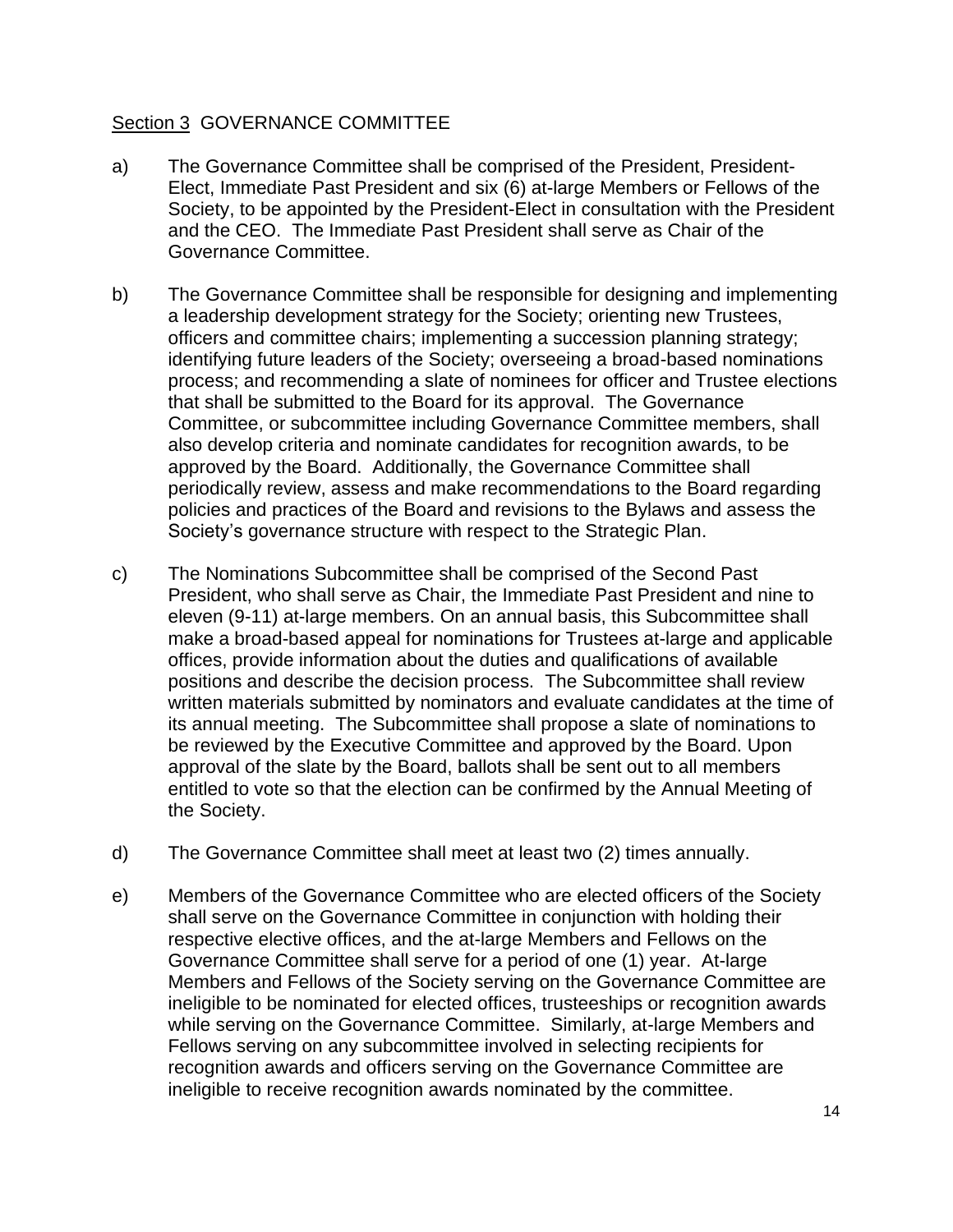### Section 4 AUDIT COMMITTEE

- a) The Second Past President and Secretary and Treasurer of the Society and at least one other Board member shall serve on the Audit Committee. Other selected members of the Society may also serve on the Audit Committee as appointed by the President-Elect, in consultation with the President and CEO. At least one member of the Audit Committee shall have expertise, either through work experience or education, in the areas of finance or accounting. At all times, a majority of the members of the Audit Committee shall be Trustees of the Society and no person serving shall have a material, financial or commercial relationship with the Society. No employee of either the Society or the Foundation shall serve on the Audit Committee. The Second Past President of the Society shall serve as Chair of the Audit Committee.
- b) The Audit Committee shall be responsible for: 1) selecting and appointing annually the independent certified public accountants who shall provide auditing and related services to the Society and the Foundation (the "Auditors"); 2) setting the scope of and compensation for such services by the Auditors; and 3) overseeing the performance of such services by the Auditors, including the resolution of any disputes between the Auditors and management regarding the adequacy of internal accounting and fiscal controls and the fair and accurate presentation of the financial statements of the Society and Foundation.
- c) The Audit Committee shall meet at least two (2) times annually once before the Auditors are engaged to commence their work and once the audits for that year are completed and before the financial statements of the Society and the Foundation have been issued.
- d) Members of the Audit Committee who are elected officers of the Society or Foundation shall serve on the Audit Committee in conjunction with holding their respective elective offices. Other members of the Audit Committee shall serve at the pleasure of the Board of Trustees.

# **ARTICLE VI**

# **Indemnification**

Subject to the terms of the next paragraph of this Article VI, each person now or hereafter a Trustee, officer (elected or appointed), employee, or other agent of the Society, or who serves at the Society's request in such a capacity for another organization in which the Society directly or indirectly owns shares or of which it is a creditor, and his heirs, executors, and administrators, shall be entitled, without prejudice to any other rights he may have, to be reimbursed by the Society for, and indemnified by the Society against, all liabilities, costs, and expenses reasonably incurred by him in connection with, or arising out of, any claim, action, suit, or proceeding of whatsoever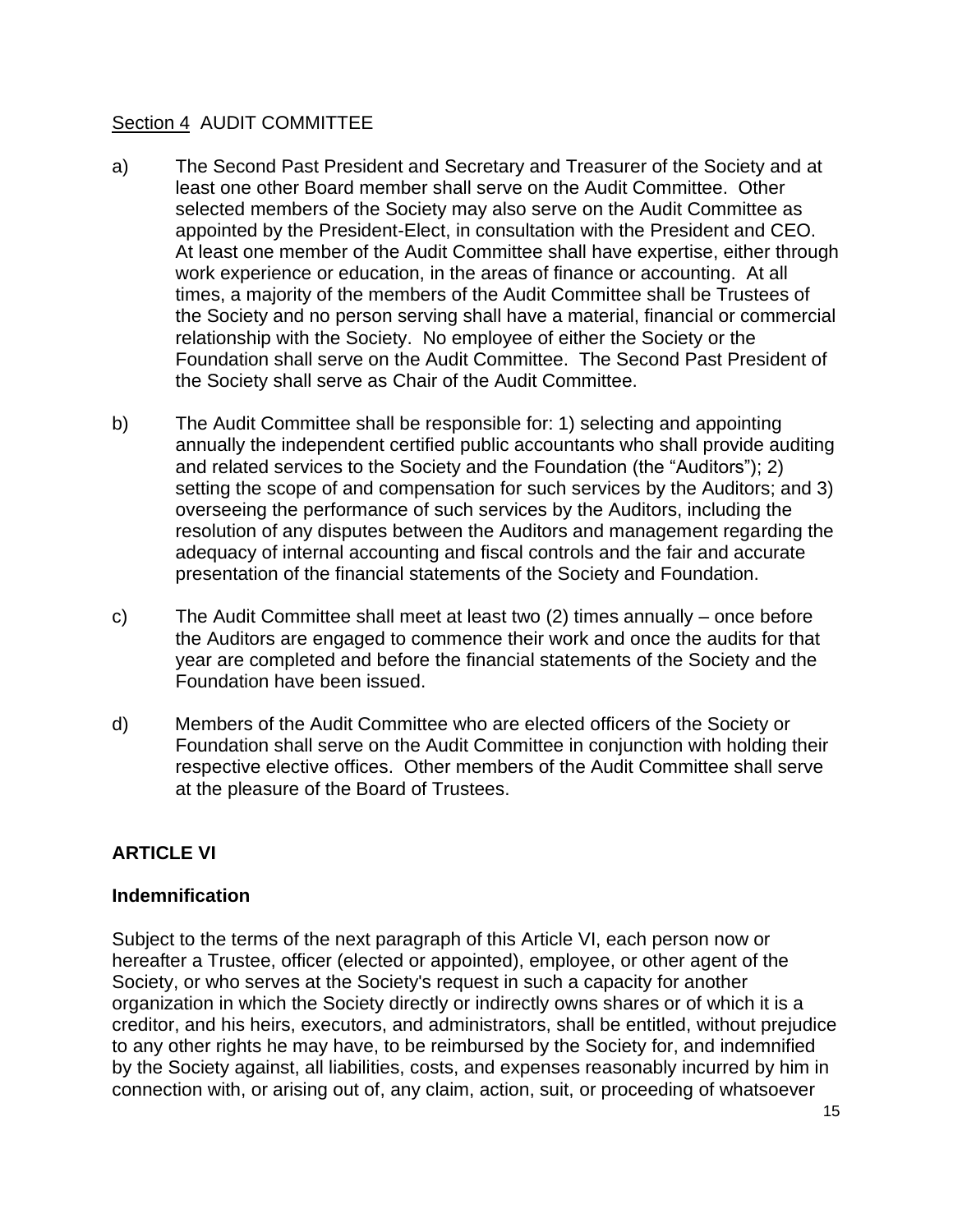nature, civil or criminal, before any court, tribunal, administrative or legislative body, or agency, in which he might be involved as a party or otherwise, or with which he might (when so serving) be threatened by reason of his having so served, or by reason of any action alleged to have been taken or omitted by him (when so serving), whether or not he continued to serve at the time of incurring such liabilities, costs, or expenses. Such reimbursement and indemnification may include payment by the Society of liabilities, costs, and expenses reasonably incurred in advance of the final disposition of a claim, action, suit, or proceeding, or in connection with a reasonable settlement or compromise thereof (other than an amount paid to the Society itself) made with a view to curtailment of costs of litigation, upon receipt of an undertaking by the person indemnified to repay such payment if ultimately he is adjudicated to be not entitled to reimbursement and indemnification. No reimbursement or indemnity shall be paid for any expense incurred, or settlement made, by such a person in connection with any matter as to which he shall be adjudged finally by a court, tribunal, administrative or legislative body, or agency not to have acted in good faith in the interests of the Society, nor shall the amount of any reimbursement or indemnity paid in respect of any matter on which settlement or compromise is effected, including the amount paid by that person in such a settlement, exceed the expense that reasonably might have been paid or incurred by him in conducting actual or threatened litigation to a final adjudication. The Society, its Board and officers, shall not be liable to anyone for making any determination as to the existence or absence of liability, or for making or refusing to make any payment hereunder on the basis of such determination, or for taking or omitting to take any other action hereunder, in reliance upon the advice of counsel.

Notwithstanding the foregoing provisions of this Article VI to the contrary, no person (including his or her heirs, executors and administrators) shall be entitled to indemnification under this Article VI with respect to acts or omissions occurring during any period when such person was not a Trustee, elected officer or CEO of the Society, except to the extent expressly approved by a vote of the Board.

Nothing in this Article VI shall limit any lawful rights to indemnification existing independently of this Article VI. Nothing in this Article VI shall be construed as limiting in any manner, including the power of the Board to provide indemnification to any person who is not a Trustee of the Society and who serves as an officer, employee or other agent of the Society, who serves at the Society's request as a Trustee, officer, employee or other agent of another organization or who serves at the Society's request in any capacity with respect to any employee benefit plan.

This Article VI shall be deemed for all purposes to constitute a written agreement between the Society and each indemnitee which may be amended or repealed in accordance with Article III, Section 2 of these Bylaws, provided that no amendment or repeal of this Article VI shall adversely affect the rights and protections afforded to an indemnitee, and his or her heirs and personal representatives, for acts or omissions occurring before such amendment or repeal.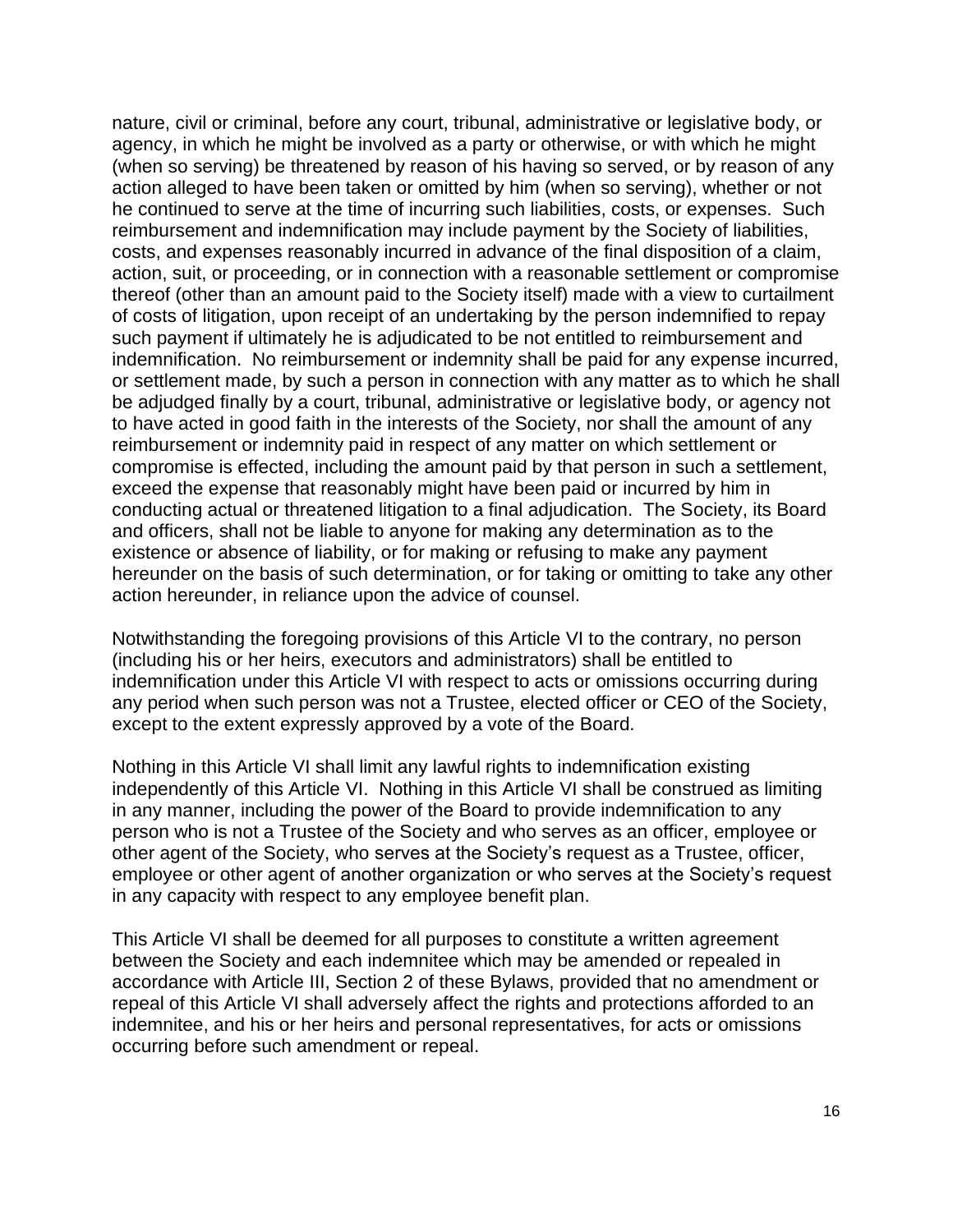# **ARTICLE VII**

### **Representation in Other Organizations**

The Board may appoint one or more persons from among the Trustees, officers and the Membership, to serve as representatives of the Society with other organizations, both domestic and international.

### **ARTICLE VIII**

#### **International Board of Heart Rhythm Examiners (formerly NASPExAM)**

In 1985, the Society established the International Board of Heart Rhythm Examiners, Inc. ("IBHRE") (formerly known as NASPExAM) to develop and execute special competency examinations in the fields of cardiac pacing and electrophysiology. IBHRE is a separately organized and incorporated entity that operates independently of the Society, and is governed by its own Articles of Organization, Bylaws and rules and regulations. IBHRE is affiliated with the Society in the following respects.

- i) The Society is the sole member of IBHRE;
- ii) The President of the Society is a Director of the IBHRE ex officio;
- iii) The Board approves the appointment of persons who serve as Directors of the IBHRE, with the ability to reject an appointment for good cause only;
- iv) An IBHRE Director may be removed for good cause by a two-thirds (2/3) vote of the Board;
- v) The By-laws of IBHRE can be amended by two-thirds (2/3) vote of the Board; and
- vi) IBHRE regularly reports upon its operations and activities to the Board.

### **ARTICLE IX**

#### **Miscellaneous**

#### Section 1 ARTICLES OF ORGANIZATION

The name of the Society shall be as set forth in its Articles of Organization. These Bylaws, the powers of the Society and of its Membership, Trustees and officers and all matters concerning the conduct and regulation of the affairs of the Society shall be subject to the provisions of the Articles of Organization, as amended from time to time.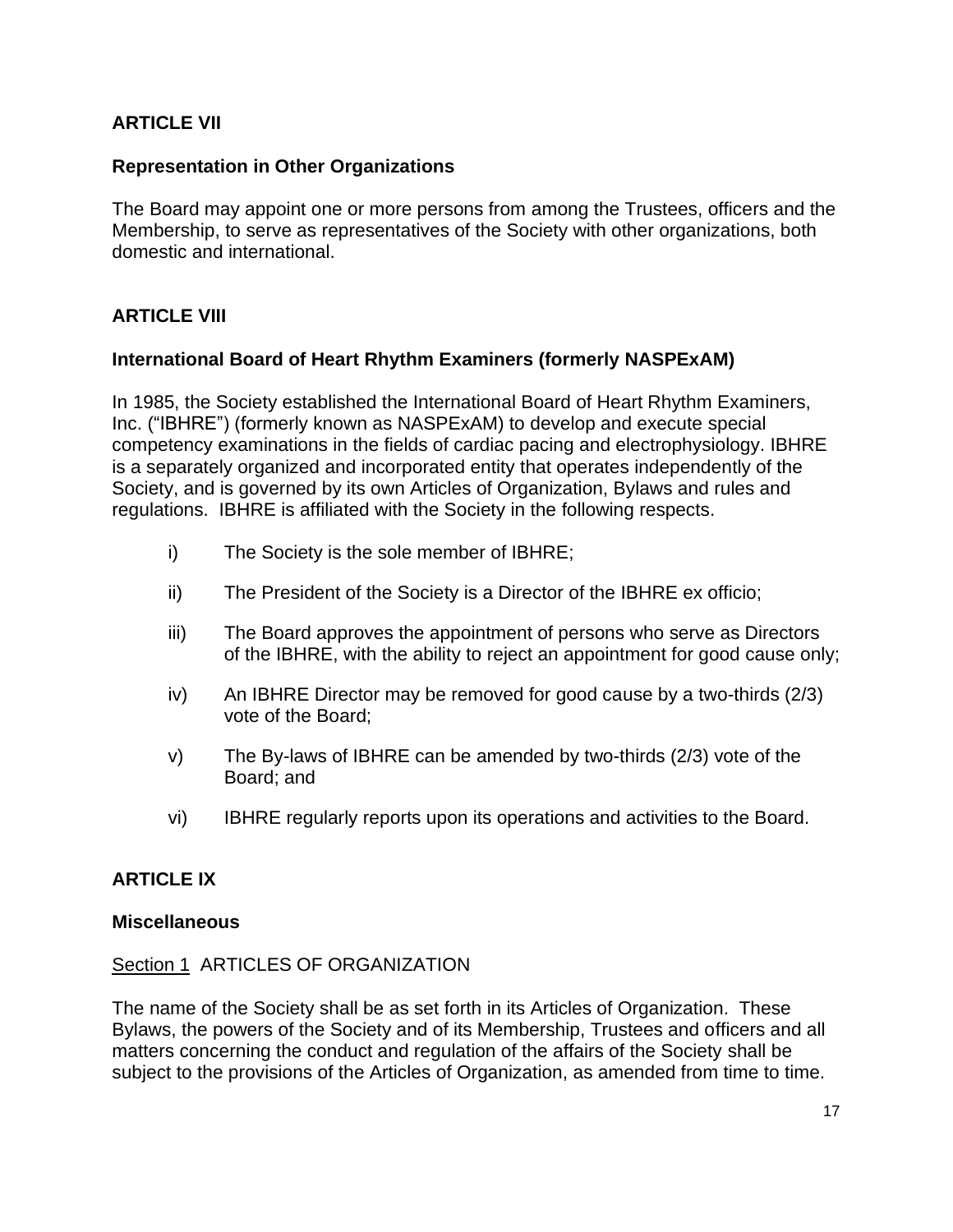### Section 2 CORPORATE SEAL

The Trustees may adopt and alter the seal of the Society.

### Section 3 REGISTERED AGENT

At all times, the Society shall have a registered agent in the Commonwealth of Massachusetts appointed by the Board.

### Section 4 FISCAL YEAR

The fiscal year of the Society shall end on September 30<sup>th</sup> in each year unless the Trustees change the fiscal year by filing a certificate with the Secretary of the Commonwealth.

# Section 5 NO PERSONAL LIABILITY

The Membership, Trustees and officers of the Society shall not be personally liable for any debt, liability or obligation of the Society. All persons, corporations or other entities extending credit to, contracting with or having any claim against the Society, may look only to the funds and property of the Society for the payment of any such contract or claim, or for the payment of any debt, damages, judgment or decree or of any money that may otherwise become due or payable to them from the Society.

# Section 6 NO COMPENSATION; REIMBURSEMENT FOR EXPENSES

None of the elected Trustees or officers shall be compensated for serving as such. Trustees and officers shall be entitled to reimbursement for reasonable out-of-pocket expenses incurred in connection with the performance of their respective duties, including reasonable travel and lodging expenses, all as authorized in advance by the Board from time to time.

### Section 7 COMMUNICATION VIA FACSIMILE AND E-MAIL

Notices sent by the Society to a Member, Fellow, Trainee, Affiliate Member or Trustee via facsimile or e-mail to either the facsimile telephone number or e-mail address for such person on record with the Society with transmission confirmed by the sending machine or device shall be deemed to have been validly sent and delivered as of the date and time transmitted. Voting ballots or proxies received via facsimile or e-mail by the Society from a member entitled to vote which indicate that they were sent from the facsimile telephone number or the e-mail address of that person on record with the Society shall be presumed authentic and deemed to be validly cast or granted for